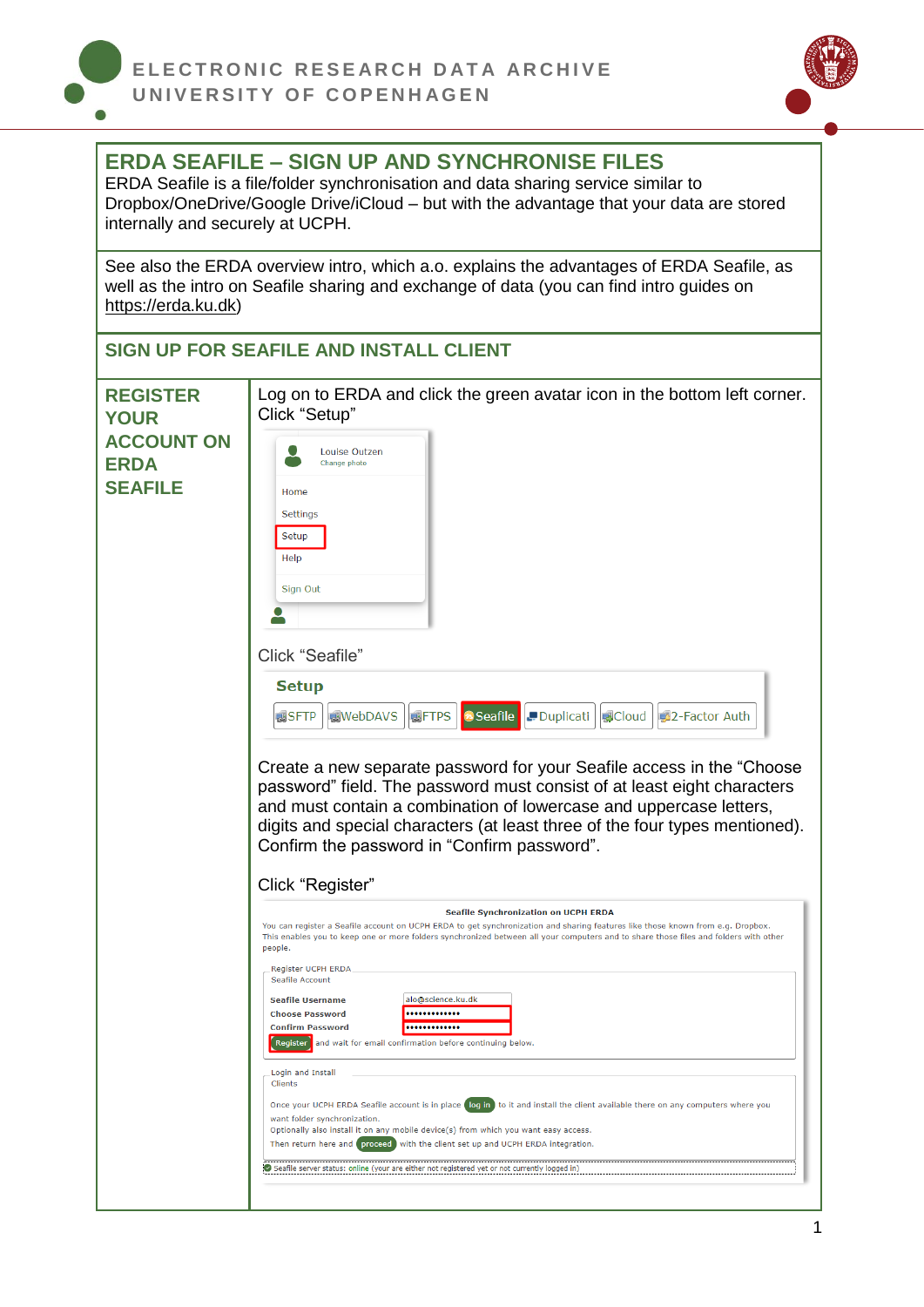|                                  | The registration is completed and the ERDA administrators are notified to                                                                                                                                                                                                                                                                         |                                                                                                                                                                        |  |  |
|----------------------------------|---------------------------------------------------------------------------------------------------------------------------------------------------------------------------------------------------------------------------------------------------------------------------------------------------------------------------------------------------|------------------------------------------------------------------------------------------------------------------------------------------------------------------------|--|--|
|                                  | activate your Seafile account.<br>Registration complete, please wait for administrator to activate your account.<br>You will receive an email when your account is ready.                                                                                                                                                                         |                                                                                                                                                                        |  |  |
|                                  |                                                                                                                                                                                                                                                                                                                                                   |                                                                                                                                                                        |  |  |
|                                  | Click "log in" on the Seafile Setup page when you have received an email<br>that your Seafile account has been activated – or use the direct "Log In"<br>link in the email.                                                                                                                                                                       |                                                                                                                                                                        |  |  |
|                                  | The Seafile Setup page                                                                                                                                                                                                                                                                                                                            | Email                                                                                                                                                                  |  |  |
|                                  | Login and Install<br>Clients<br>Once your UCPH ERDA Seafile account is in place log in<br>want folder synchronization.<br>Optionally also install it on any mobile device(s) from which you wa<br>Then return here and proceed with the client set up and UCPH E<br>Seafile server status: online (your are either not registered yet or not curn | <b>Seafile</b> <sup>™</sup><br>Your account alo@science.ku.dk on seafile.erda.dk has been activated<br>Log In<br>Thanks for using our site<br>The seafile erds dk team |  |  |
|                                  | Enter your email address and your newly chosen password for your<br>Seafile account. Press "Log In"                                                                                                                                                                                                                                               |                                                                                                                                                                        |  |  |
|                                  | Seafile <sup>TM</sup><br>Log In<br>alo@science.ku.dk<br>                                                                                                                                                                                                                                                                                          |                                                                                                                                                                        |  |  |
|                                  | Remember me for 7 days<br>Forgot password?<br>Log In<br>English .                                                                                                                                                                                                                                                                                 |                                                                                                                                                                        |  |  |
|                                  | You can manage your account and manually upload/download files.<br>Automatic synchronisation of data requires that you install and run the<br>Seafile client.                                                                                                                                                                                     | You are now logged in to the web administration for your Seafile account.                                                                                              |  |  |
| <b>ABOUT</b><br><b>LIBRARIES</b> | Seafile organises your folders and files in "Libraries". This is a logical<br>collection of folders and files, that makes them easier to manage and<br>optionally share with others.                                                                                                                                                              |                                                                                                                                                                        |  |  |
|                                  | <b>So</b> ERDA Seafile<br>$\ddot{}$<br>×<br>e seafile.erda.dk/seafile/                                                                                                                                                                                                                                                                            | $\Box$<br>$\times$                                                                                                                                                     |  |  |
|                                  | C<br><b>B</b> Seafile™<br>New Library<br>More                                                                                                                                                                                                                                                                                                     |                                                                                                                                                                        |  |  |
|                                  | My Libraries<br><b>Files</b>                                                                                                                                                                                                                                                                                                                      |                                                                                                                                                                        |  |  |
|                                  | Name $\triangle$<br>My Libraries<br>Shared with me                                                                                                                                                                                                                                                                                                | Size<br>Last Update                                                                                                                                                    |  |  |
|                                  | ☆ 局 My Library<br>22<br>Shared with gro                                                                                                                                                                                                                                                                                                           | 300.5 KB<br>a minute ago                                                                                                                                               |  |  |
|                                  | Tools                                                                                                                                                                                                                                                                                                                                             |                                                                                                                                                                        |  |  |
|                                  | Favorites<br>★<br><b>Published Libraries</b>                                                                                                                                                                                                                                                                                                      |                                                                                                                                                                        |  |  |
|                                  | <b>Linked Devices</b><br><b>Share Admin</b>                                                                                                                                                                                                                                                                                                       |                                                                                                                                                                        |  |  |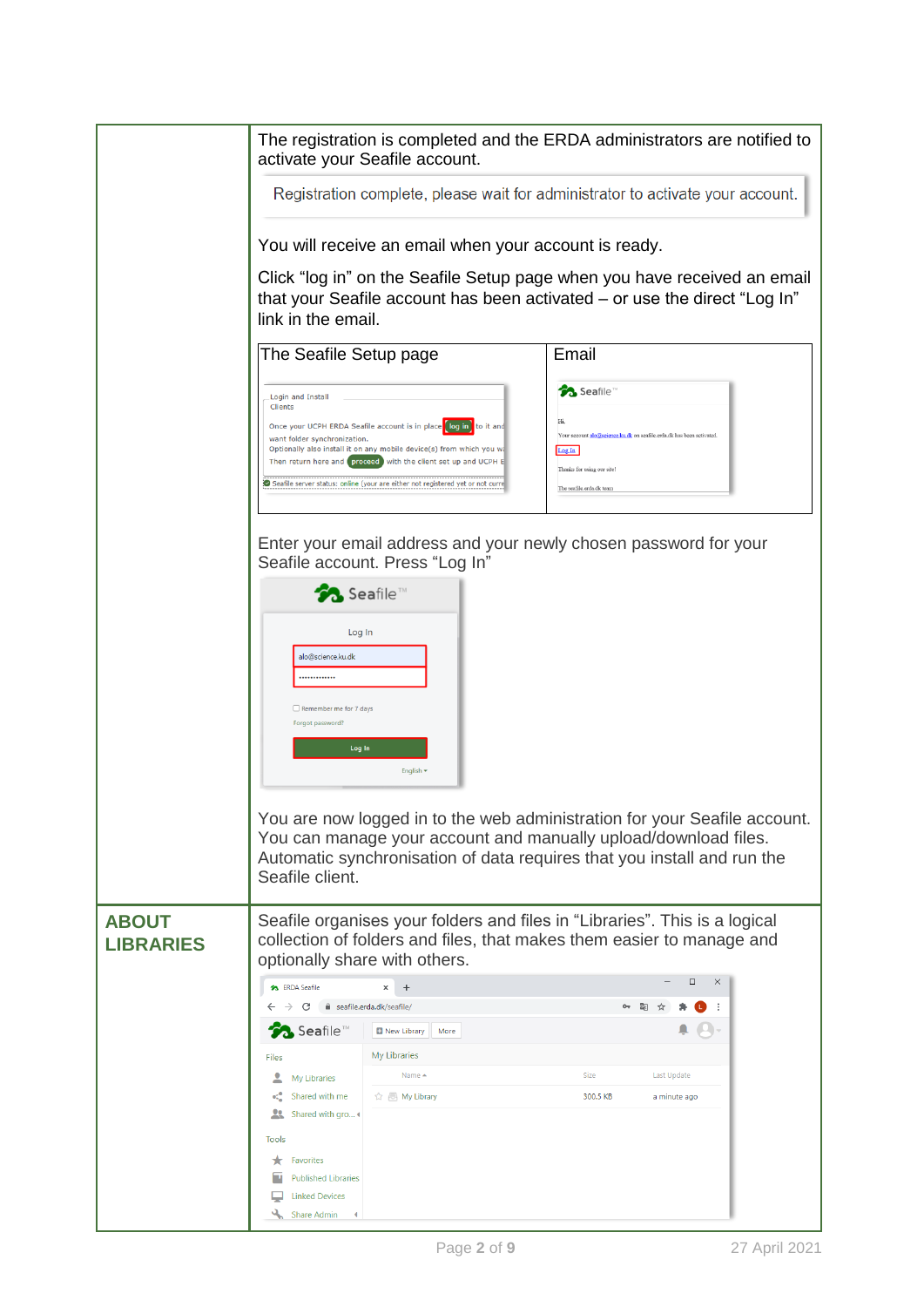|                | Create a new library by clicking "New Library", write a descriptive title and<br>click "Submit". |                                                                                                                                                                            |                                                                                                                                             |                  |
|----------------|--------------------------------------------------------------------------------------------------|----------------------------------------------------------------------------------------------------------------------------------------------------------------------------|---------------------------------------------------------------------------------------------------------------------------------------------|------------------|
|                |                                                                                                  |                                                                                                                                                                            |                                                                                                                                             |                  |
|                | <b>SA</b> ERDA Seafile<br>$\ddot{}$<br>$\times$                                                  |                                                                                                                                                                            |                                                                                                                                             |                  |
|                | C A seafile.erda.dk/seafile/my-libs/#<br>$\rightarrow$                                           |                                                                                                                                                                            |                                                                                                                                             |                  |
|                | Seafile <sup>1</sup>                                                                             | New Library                                                                                                                                                                |                                                                                                                                             |                  |
|                | Files                                                                                            | My Libraries                                                                                                                                                               | <b>New Library</b>                                                                                                                          | $\times$         |
|                | <b>My Libraries</b>                                                                              | Name                                                                                                                                                                       | Name                                                                                                                                        |                  |
|                | Shared with me                                                                                   |                                                                                                                                                                            | Project e-Infrastructure                                                                                                                    |                  |
|                | Shared with groups<br># All Groups                                                               |                                                                                                                                                                            | $\Box$ Encrypt                                                                                                                              |                  |
|                | Tools                                                                                            |                                                                                                                                                                            |                                                                                                                                             |                  |
|                | Favorites                                                                                        |                                                                                                                                                                            |                                                                                                                                             | Submit<br>Cancel |
|                | <b>Published Libraries</b>                                                                       |                                                                                                                                                                            |                                                                                                                                             |                  |
|                | <b>Linked Devices</b>                                                                            |                                                                                                                                                                            |                                                                                                                                             |                  |
|                | Share Admin                                                                                      |                                                                                                                                                                            |                                                                                                                                             |                  |
|                |                                                                                                  |                                                                                                                                                                            |                                                                                                                                             |                  |
|                |                                                                                                  |                                                                                                                                                                            | In the above, you can choose to tick "Encrypt" and create a separate<br>encryption password. Your data will then automatically be encrypted |                  |
|                | before being saved centrally.                                                                    |                                                                                                                                                                            |                                                                                                                                             |                  |
|                |                                                                                                  |                                                                                                                                                                            | In your new library, you can manually upload the files and folders that                                                                     |                  |
|                |                                                                                                  |                                                                                                                                                                            | you want to synchronise or share. In that case, click "Upload" and select                                                                   |                  |
|                |                                                                                                  |                                                                                                                                                                            | the files you want to add to your library. You can also simply install the                                                                  |                  |
|                |                                                                                                  |                                                                                                                                                                            | Seafile client and use it to enter data automatically from your computer.                                                                   |                  |
|                |                                                                                                  |                                                                                                                                                                            |                                                                                                                                             |                  |
|                | <b>3</b> ERDA Seafile                                                                            | ×                                                                                                                                                                          |                                                                                                                                             |                  |
|                | C                                                                                                | ● seafile.erda.dk/seafile/library/593ff6f6-7e40-49b6-b6a2-d5d20313cbb6/Project%20e-infrastructure/<br>出田<br>Upload<br>New<br>Share<br>Libraries / Project e-infrastructure |                                                                                                                                             |                  |
|                | Seafile <sup>™</sup>                                                                             |                                                                                                                                                                            |                                                                                                                                             |                  |
|                | Files                                                                                            |                                                                                                                                                                            |                                                                                                                                             |                  |
|                | <b>My Libraries</b>                                                                              |                                                                                                                                                                            |                                                                                                                                             |                  |
|                | Shared with me                                                                                   |                                                                                                                                                                            |                                                                                                                                             |                  |
|                | 29.<br>Shared with groups                                                                        |                                                                                                                                                                            | This folder has no content at this time.                                                                                                    |                  |
|                | Tools                                                                                            | You can create files quickly +                                                                                                                                             |                                                                                                                                             |                  |
|                | <b>Favorites</b>                                                                                 |                                                                                                                                                                            |                                                                                                                                             | $+$ PPT          |
|                | <b>Published Libraries</b>                                                                       |                                                                                                                                                                            | + Markdown                                                                                                                                  |                  |
|                | <b>Linked Devices</b>                                                                            |                                                                                                                                                                            |                                                                                                                                             |                  |
|                |                                                                                                  |                                                                                                                                                                            | + Word                                                                                                                                      | + Excel          |
|                |                                                                                                  |                                                                                                                                                                            |                                                                                                                                             |                  |
| <b>INSTALL</b> |                                                                                                  |                                                                                                                                                                            | To synchronise Seafile Library data with your desktop or laptop, you                                                                        |                  |
| <b>SEAFILE</b> |                                                                                                  | must download and install the Seafile <i>client</i> . You can install the client on<br>as many computers as you like.                                                      |                                                                                                                                             |                  |
| <b>CLIENT</b>  |                                                                                                  |                                                                                                                                                                            |                                                                                                                                             |                  |
|                |                                                                                                  |                                                                                                                                                                            | Click "Clients" in the bottom left corner of the web administration.                                                                        |                  |
|                |                                                                                                  |                                                                                                                                                                            |                                                                                                                                             |                  |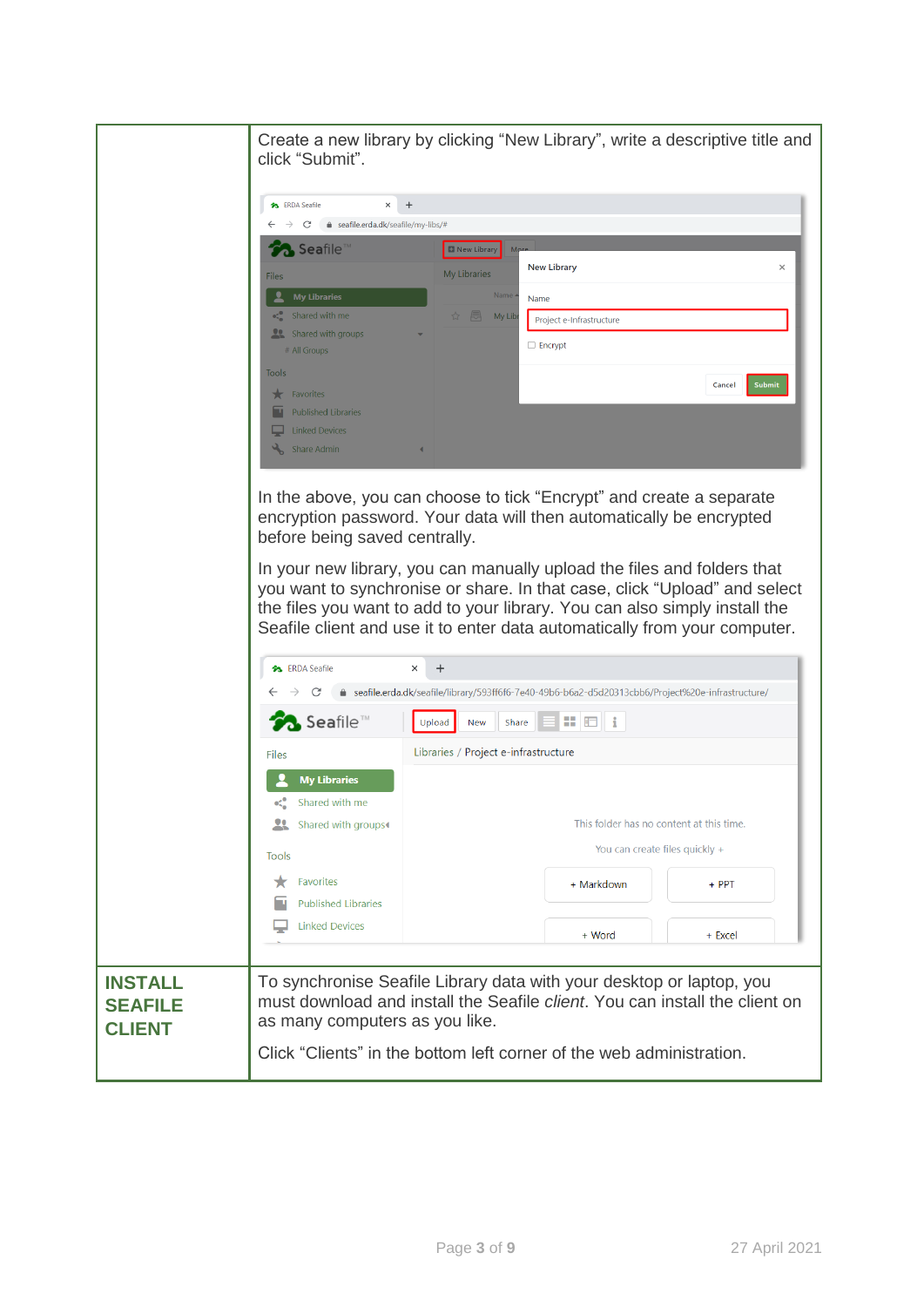|                                        | 23 ERDA Seafile - Google Chrome       |                                                                                                                                                                                                                                                                                               |                          | $\Box$<br>$\times$                |       |
|----------------------------------------|---------------------------------------|-----------------------------------------------------------------------------------------------------------------------------------------------------------------------------------------------------------------------------------------------------------------------------------------------|--------------------------|-----------------------------------|-------|
|                                        | e seafile.erda.dk/seafile/            |                                                                                                                                                                                                                                                                                               |                          | 酢                                 |       |
|                                        | $\lambda$ Seafile <sup>™</sup>        | New Library<br>More                                                                                                                                                                                                                                                                           |                          |                                   |       |
|                                        | <b>Files</b>                          | <b>My Libraries</b>                                                                                                                                                                                                                                                                           |                          |                                   |       |
|                                        | <b>My Libraries</b><br>Shared with me | Name -                                                                                                                                                                                                                                                                                        | Size<br>300.5 KB         | <b>Last Update</b><br>an hour ago |       |
|                                        | Shared with gro 4                     | ☆ E Project e-infrastructure                                                                                                                                                                                                                                                                  | 1.7 MB                   | 8 minutes ago                     |       |
|                                        | <b>Tools</b>                          |                                                                                                                                                                                                                                                                                               |                          |                                   |       |
|                                        | <b>Favorites</b><br>★                 |                                                                                                                                                                                                                                                                                               |                          |                                   |       |
|                                        | <b>Published Libraries</b>            |                                                                                                                                                                                                                                                                                               |                          |                                   |       |
|                                        | <b>Linked Devices</b>                 |                                                                                                                                                                                                                                                                                               |                          |                                   |       |
|                                        | Share Admin<br>$\blacktriangleleft$   |                                                                                                                                                                                                                                                                                               |                          |                                   |       |
|                                        |                                       |                                                                                                                                                                                                                                                                                               |                          |                                   |       |
|                                        | Help About P Clients                  |                                                                                                                                                                                                                                                                                               |                          |                                   |       |
|                                        |                                       | You will now enter https://www.seafile.com/en/download/, where you will<br>find the client for Windows, Mac and Linux. This guide shows the<br>installation for Windows, but they are very similar to each other.<br>Click the top version under "Client for Windows". In this case "7.0.10". |                          |                                   |       |
|                                        | eafile.com/en/download/               |                                                                                                                                                                                                                                                                                               |                          |                                   | 欧     |
|                                        | <b>Co</b> Seafile                     | Features<br>Solutions<br>Pricing                                                                                                                                                                                                                                                              | Download                 | Support<br>Contact<br>Blog        |       |
|                                        |                                       |                                                                                                                                                                                                                                                                                               |                          |                                   |       |
|                                        | <b>Desktop Syncing Clients</b>        |                                                                                                                                                                                                                                                                                               |                          |                                   |       |
|                                        |                                       | <b>Client for Windows</b>                                                                                                                                                                                                                                                                     | <b>Client for Mac</b>    |                                   |       |
|                                        |                                       | Runs on 7/8/10                                                                                                                                                                                                                                                                                |                          | Runs on Mac OS X 10.13 or above   |       |
|                                        |                                       | 7.0.10<br>8.0.1 beta                                                                                                                                                                                                                                                                          | 7.0.10<br>8.0.0 beta     |                                   |       |
|                                        |                                       | ChangeLog                                                                                                                                                                                                                                                                                     | ChangeLog                |                                   |       |
|                                        |                                       | Run the file that appears and follow the installation guide.                                                                                                                                                                                                                                  |                          |                                   |       |
| <b>TIPS FOR</b><br><b>INSTALLATION</b> |                                       | On a standard UCPH computer (B machine), you have access to<br>installing programs by clicking "Request administrator access" in the                                                                                                                                                          |                          |                                   |       |
|                                        | bottom right-hand corner.             |                                                                                                                                                                                                                                                                                               |                          |                                   |       |
|                                        |                                       | €                                                                                                                                                                                                                                                                                             | 回<br>●                   |                                   |       |
|                                        |                                       | 8<br>Anmod om administrator adgang                                                                                                                                                                                                                                                            |                          |                                   |       |
|                                        | Om Admin By Request                   | ◙<br>$0\overline{a}$                                                                                                                                                                                                                                                                          | $\overline{\phantom{0}}$ |                                   |       |
|                                        |                                       |                                                                                                                                                                                                                                                                                               |                          |                                   |       |
|                                        |                                       | NX                                                                                                                                                                                                                                                                                            | e                        |                                   | 140 % |
|                                        |                                       |                                                                                                                                                                                                                                                                                               | ● 個 (v) DAN              | 15:29<br>19-11-2020               | 52    |
|                                        |                                       |                                                                                                                                                                                                                                                                                               |                          |                                   |       |
|                                        |                                       | If you have a special, secure UCPH computer (A machine), you may<br>contact UCPH IT to install the two programs.                                                                                                                                                                              |                          |                                   |       |
| <b>SET UP</b>                          |                                       | During the installation process, you will be requested to "Add an                                                                                                                                                                                                                             |                          |                                   |       |
| <b>SEAFILE</b>                         |                                       | account", where, among other information, you must fill in the field                                                                                                                                                                                                                          |                          |                                   |       |
| <b>CLIENT</b>                          |                                       | "Server" and "Username" (the screenshot follows further down).                                                                                                                                                                                                                                |                          |                                   |       |
|                                        |                                       |                                                                                                                                                                                                                                                                                               |                          |                                   |       |
|                                        |                                       |                                                                                                                                                                                                                                                                                               |                          |                                   |       |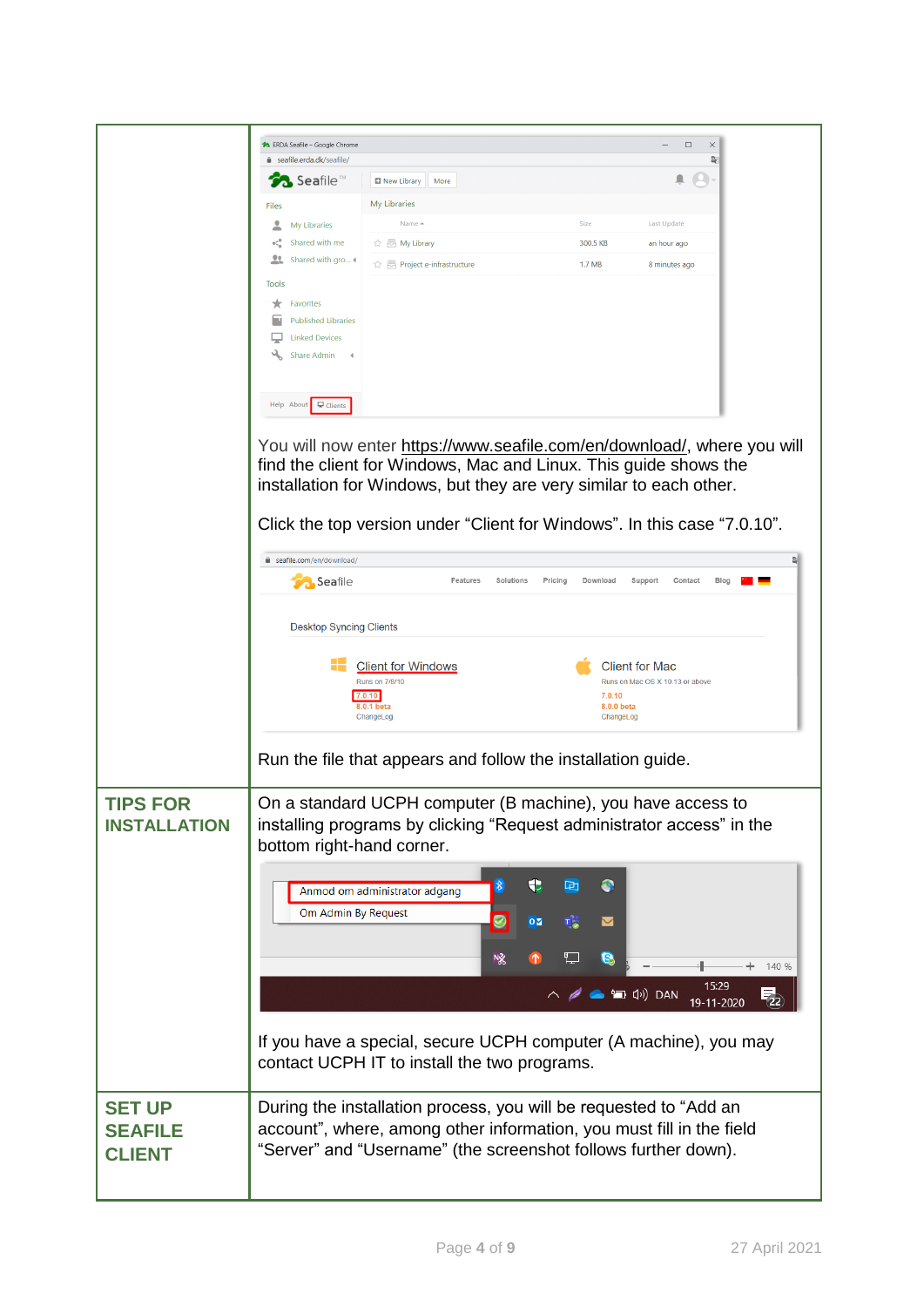## You can find the server and username on your Seafile Setup page. Find the Setup page and click "proceed".

| <b>WebDAVS</b><br><b>图FTPS</b><br><b>BISFTP</b> | Seafile Duplicati   Cloud   2-Factor Auth                                                                                                                                                                                                                               |
|-------------------------------------------------|-------------------------------------------------------------------------------------------------------------------------------------------------------------------------------------------------------------------------------------------------------------------------|
|                                                 | <b>Seafile Synchronization on UCPH ERDA</b>                                                                                                                                                                                                                             |
|                                                 |                                                                                                                                                                                                                                                                         |
|                                                 | You can register a Seafile account on UCPH ERDA to get synchronization and sharing features like those known from e.g. Dropbox.<br>This enables you to keep one or more folders synchronized between all your computers and to share those files and folders with other |
| people.                                         |                                                                                                                                                                                                                                                                         |
|                                                 |                                                                                                                                                                                                                                                                         |
| Register UCPH ERDA                              |                                                                                                                                                                                                                                                                         |
| Seafile Account                                 |                                                                                                                                                                                                                                                                         |
|                                                 | alo@science.ku.dk                                                                                                                                                                                                                                                       |
| <b>Seafile Username</b>                         |                                                                                                                                                                                                                                                                         |
| <b>Choose Password</b>                          |                                                                                                                                                                                                                                                                         |
| <b>Confirm Password</b>                         |                                                                                                                                                                                                                                                                         |
|                                                 | Register and wait for email confirmation before continuing below.                                                                                                                                                                                                       |
|                                                 |                                                                                                                                                                                                                                                                         |
|                                                 |                                                                                                                                                                                                                                                                         |
| Login and Install<br>Clients                    |                                                                                                                                                                                                                                                                         |
|                                                 |                                                                                                                                                                                                                                                                         |
|                                                 | Once your UCPH ERDA Seafile account is in place log in to it and install the client available there on any computers where you                                                                                                                                          |
| want folder synchronization.                    |                                                                                                                                                                                                                                                                         |
|                                                 | Optionally also install it on any mobile device(s) from which you want easy access.                                                                                                                                                                                     |
|                                                 | Then return here and proceed with the client set up and UCPH ERDA integration.                                                                                                                                                                                          |
|                                                 |                                                                                                                                                                                                                                                                         |
|                                                 |                                                                                                                                                                                                                                                                         |

## Here you can find **your own** server address and username.

| Seafile Client Setup<br><b>Details</b> |                                                                                                                                                                                               |
|----------------------------------------|-----------------------------------------------------------------------------------------------------------------------------------------------------------------------------------------------|
|                                        | You need to enter the following details to actually configure the Seafile client(s) you installed in the previous step.                                                                       |
| <b>Server</b>                          | https://seafile.erda.dk/seafile                                                                                                                                                               |
| <b>Username</b>                        | alo@science.ku.dk                                                                                                                                                                             |
| <b>Password</b>                        | the Seafile password you chose                                                                                                                                                                |
|                                        | You can always (go back) to that registration and install step if you skipped a part of it or just want to install more clients.<br>You can also directly open your Seafile account web page. |
|                                        | After the setup you can use your Seafile account as a standalone synchronization and sharing solution.                                                                                        |

Copy what the instructions state in the field "Server" and "Username" and insert the information in the respective fields in the below pop-up window with "Add an account".

Enter your newly chosen password for your Seafile account in the Password field. The "Computer Name" field has been filled in automatically, but you can change it to a descriptive name for your computer. Click "Login"

| Add an account    |                                                                     | $\times$ |
|-------------------|---------------------------------------------------------------------|----------|
| Add an account    |                                                                     |          |
| Server:           | https://seafile.erda.dk/seafile<br>For example: https://seacloud.cc |          |
| Email / Username: | or http://192.168.1.24:8000<br>alo@science.ku.dk                    |          |
| Password:         | <br><b>Automatic Login</b><br>$\sim$                                |          |
| Computer Name:    | SCI1005723<br>e.g. Jim's laptop                                     |          |
| Single Sign On    | Login                                                               | Cancel   |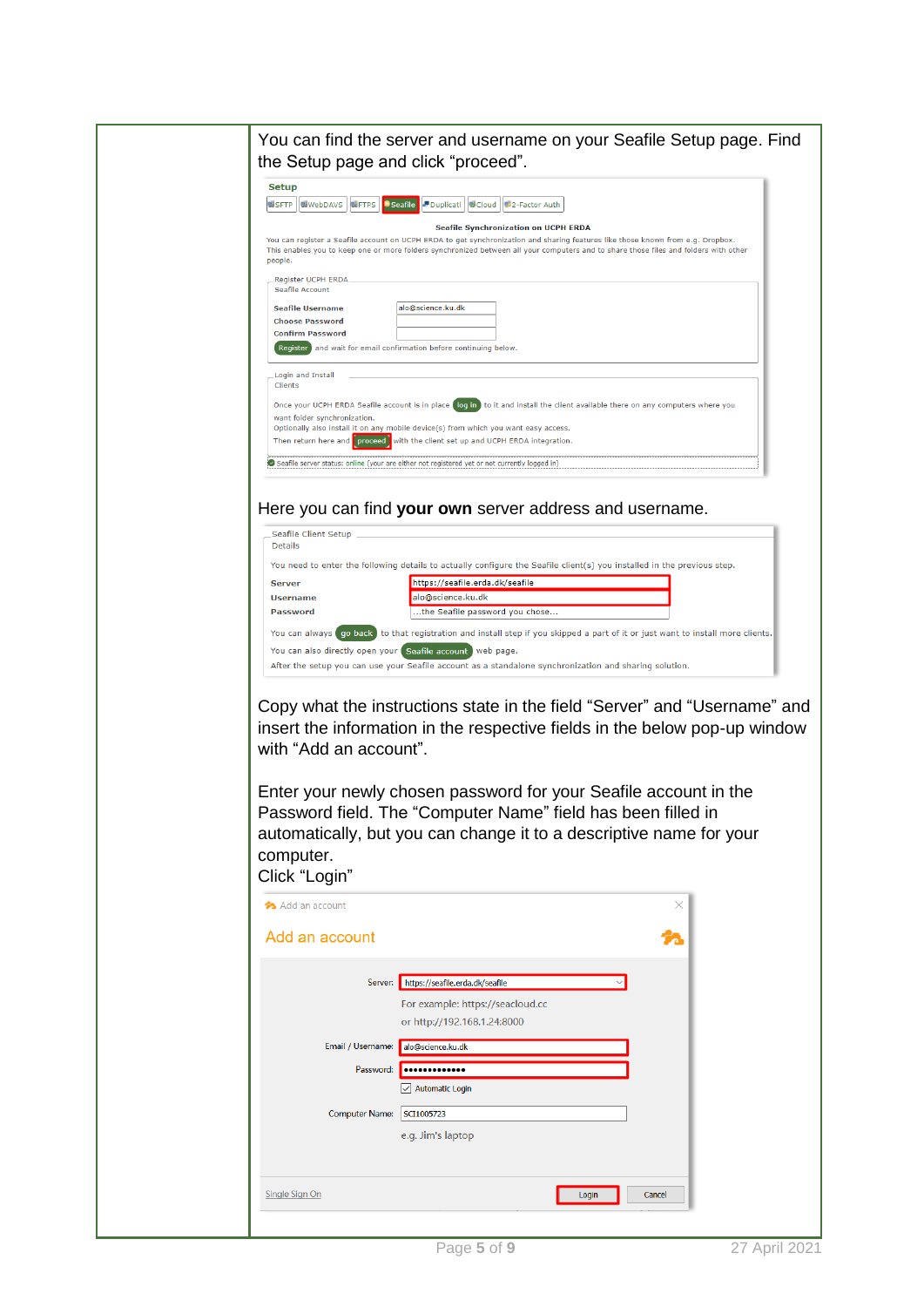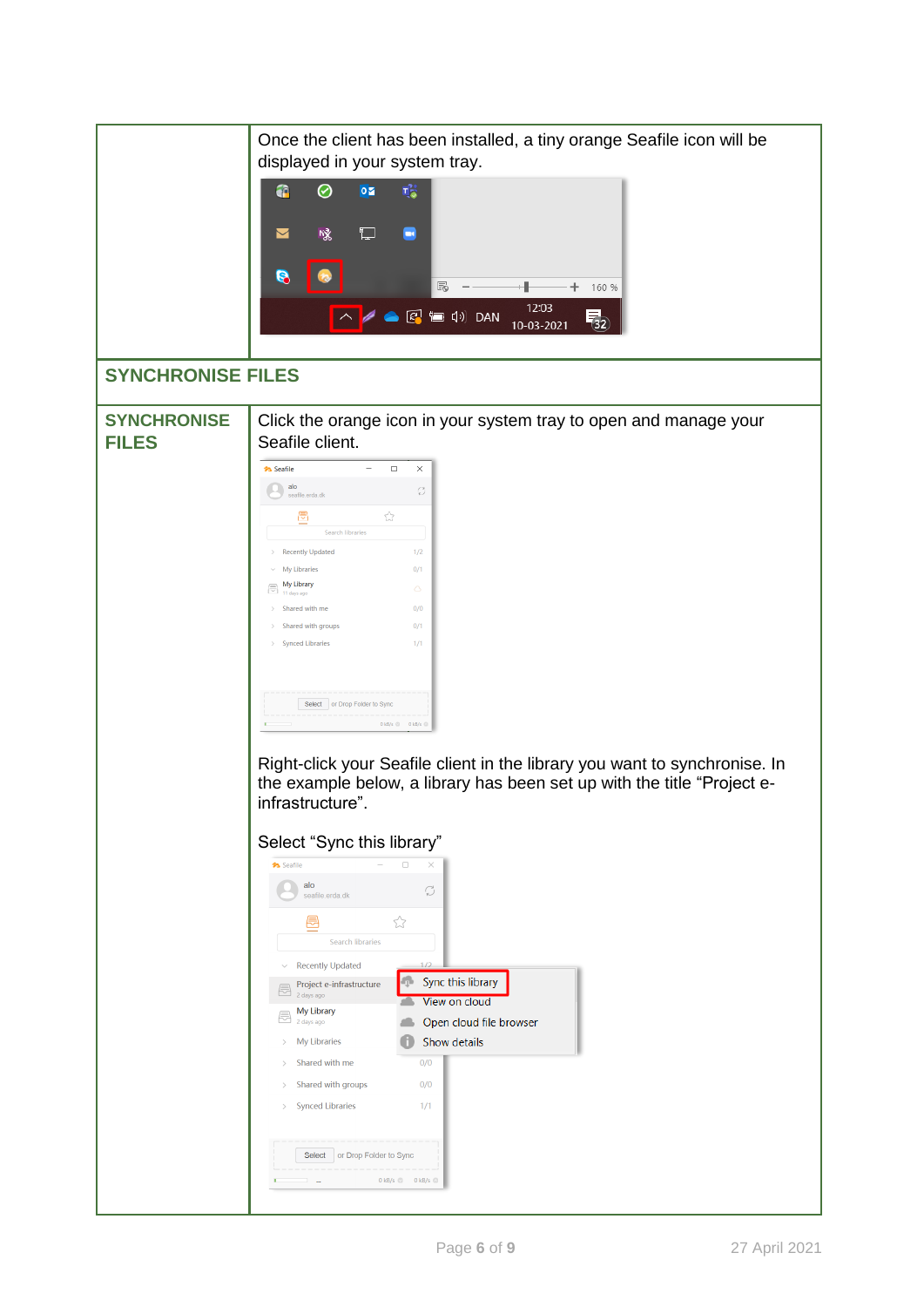| Select which path on your hard drive to synchronise to. Click "OK"<br>◆ Sync library "Project e-infrastructure"<br>x                                                                                     |
|----------------------------------------------------------------------------------------------------------------------------------------------------------------------------------------------------------|
|                                                                                                                                                                                                          |
| Project e-infrastructure                                                                                                                                                                                 |
| Sync this library to:<br>choose<br>C:/Users/mwj438/Seafile                                                                                                                                               |
| or sync with an existing folder                                                                                                                                                                          |
| OK<br>Cancel                                                                                                                                                                                             |
| In the above, you can also click the orange text "sync with an existing<br>folder" to enter your existing data directly via the Seafile client rather than<br>using "Upload" via the web administration. |
| When the synchronisation of a library is initiated, the cloud icon will<br>change to show the progress, and the cloud will turn green as shown<br>when the process is comple.                            |
| You can also follow the activity on the Seafile icon in the system tray.                                                                                                                                 |
| ×<br>□<br><b>3</b> Seafile                                                                                                                                                                               |
| alo<br>C<br>seafile.erda.dk                                                                                                                                                                              |
| 5.7                                                                                                                                                                                                      |
| <b>Search libraries</b>                                                                                                                                                                                  |
| <b>Recently Updated</b><br>2/2                                                                                                                                                                           |
| Project e-infrastructure<br>2 days ago                                                                                                                                                                   |
| Double-click your library in the Seafile client to open the folder with your<br>local synchronised version of the selected library on your computer.                                                     |
| <b>A</b> Seafile<br>$\Box$<br>×                                                                                                                                                                          |
| alo<br>C<br>seafile.erda.dk                                                                                                                                                                              |
| Ŵ                                                                                                                                                                                                        |
| <b>Search libraries</b>                                                                                                                                                                                  |
| 2/2<br><b>Recently Updated</b><br>Project e-infrastructure                                                                                                                                               |
| ☎<br>2 days ago                                                                                                                                                                                          |
| My Library<br>☎<br>2 days ago                                                                                                                                                                            |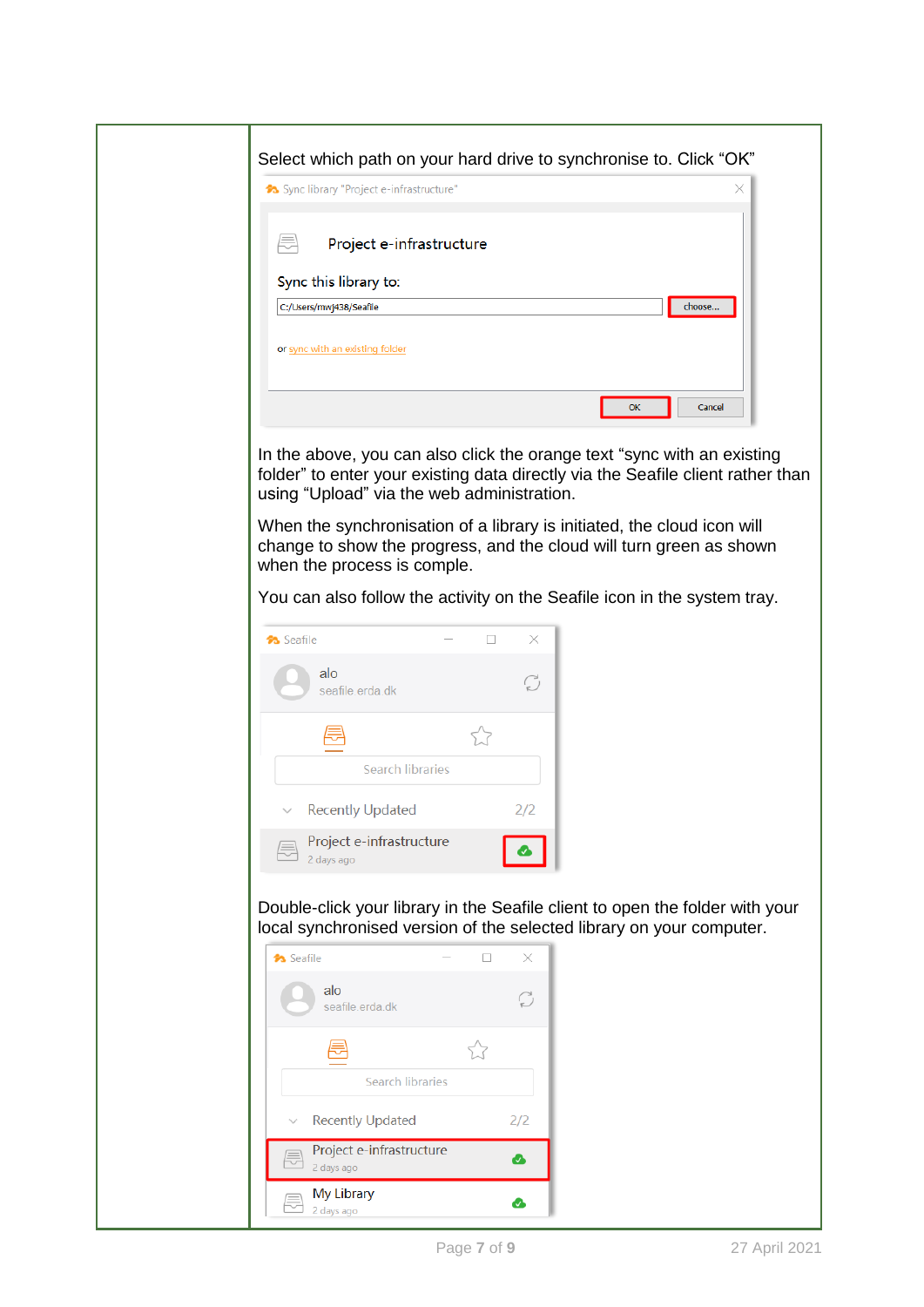